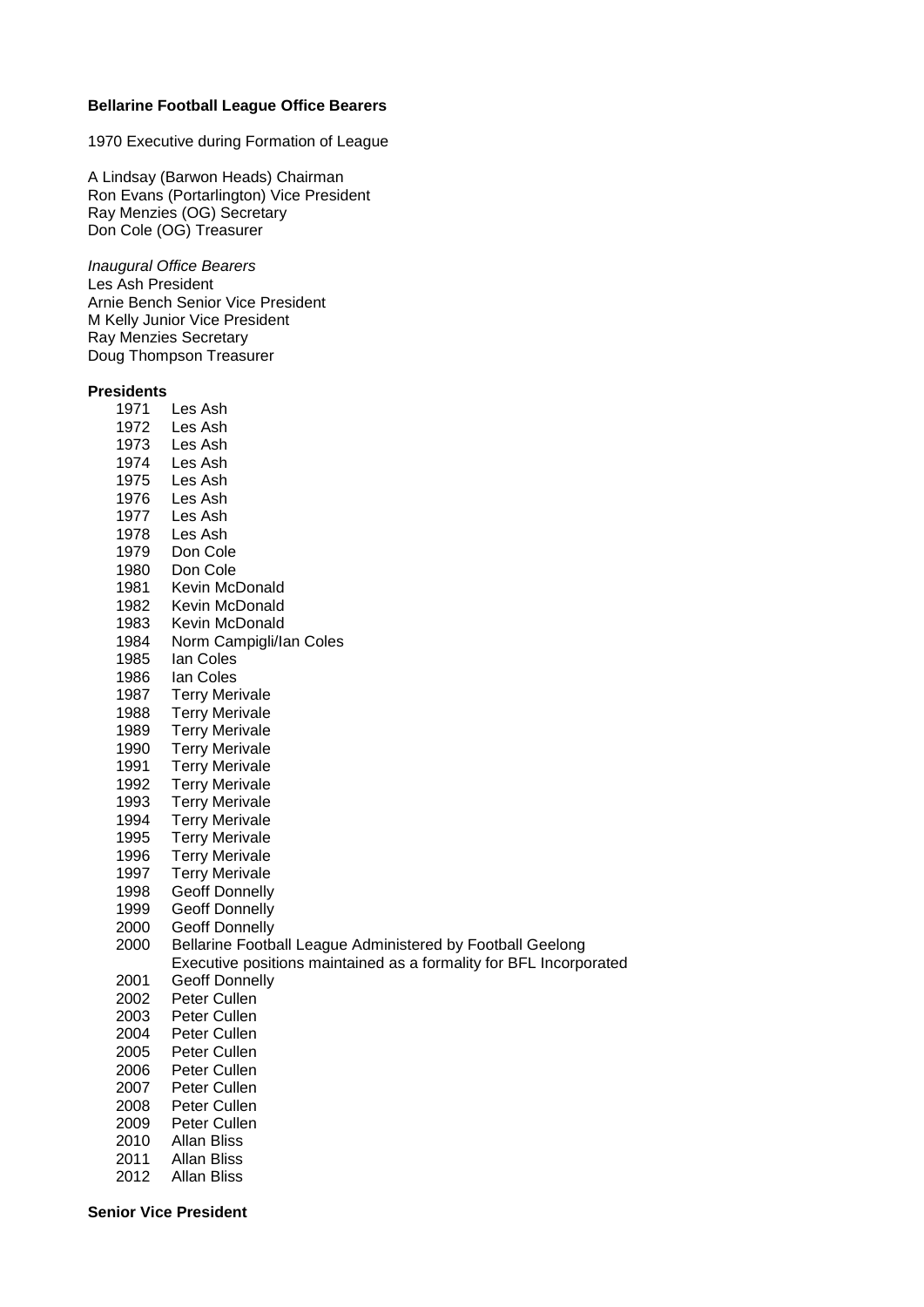| 1971                                              | Arnie Bench                         |  |  |  |
|---------------------------------------------------|-------------------------------------|--|--|--|
| 1972                                              | Arnie Bench                         |  |  |  |
| 1973                                              | Mac Kelly                           |  |  |  |
| 1974                                              | AR (Jacj)Jennings                   |  |  |  |
| 1975                                              | Graeme Canning                      |  |  |  |
| 1976                                              | Graeme Canning                      |  |  |  |
| 1977                                              | Graeme Canning                      |  |  |  |
| 1978                                              | Don Cole                            |  |  |  |
| 1979                                              | Norm Campigli                       |  |  |  |
| 1980                                              | Norm Campigili                      |  |  |  |
| 1981                                              | Norm Campigili                      |  |  |  |
| 1982                                              | Norm Campigili                      |  |  |  |
| 1983                                              | Norm Campigili                      |  |  |  |
| 1984                                              | Kevin McDonald                      |  |  |  |
| 1985                                              | Kevin McDonald                      |  |  |  |
| 1986                                              | <b>Terry Merivale</b>               |  |  |  |
| 1987                                              | <b>Terry Rowe</b>                   |  |  |  |
| 1988                                              | <b>Terry Rowe</b>                   |  |  |  |
| 1989                                              | Lex Rhodes                          |  |  |  |
| 1990                                              | Lex Rhodes                          |  |  |  |
| 1991                                              | Lex Rhodes                          |  |  |  |
| 1992                                              | Lex Rhodes                          |  |  |  |
| 1993                                              | Lex Rhodes                          |  |  |  |
| 1994                                              | Lex Rhodes                          |  |  |  |
| 1995                                              | <b>Geoff Donnelly</b>               |  |  |  |
| 1996                                              | <b>Geoff Donnelly</b>               |  |  |  |
| 1997                                              | <b>Geoff Donnelly</b>               |  |  |  |
| 1998<br>1999<br>2000                              | Kevin Thomas<br><b>Kevin Thomas</b> |  |  |  |
| 2001<br>2002<br>2003                              | lan McTaggart<br>lan McTaggart      |  |  |  |
| 2004                                              | lan McTaggart                       |  |  |  |
| 2005                                              | lan McTaggart                       |  |  |  |
| 2006                                              | lan McTaggart                       |  |  |  |
| 2007                                              | lan McTaggart                       |  |  |  |
| 2008                                              | lan McTaggart                       |  |  |  |
| 2009                                              | lan McTaggart                       |  |  |  |
| 2010                                              | lan McTaggart                       |  |  |  |
| 2011                                              | lan McTaggart                       |  |  |  |
| 2012                                              | lan McTaggart                       |  |  |  |
| <b>Junior Vice President</b><br>1971<br>Mac Kelly |                                     |  |  |  |
| 1972                                              | Mac Kelly                           |  |  |  |
| 1973                                              | Jack Jennings                       |  |  |  |
| 1974                                              | <b>Graeme Canning</b>               |  |  |  |
| 1975                                              | <b>Graeme Canning</b>               |  |  |  |
| 1976                                              | Ray Menzies                         |  |  |  |
| 1977                                              | Norm Campigli                       |  |  |  |
| 1978                                              | Norm Campigli                       |  |  |  |
| 1979                                              | Kevin McDonald                      |  |  |  |
| 1980                                              | Kevin McDonald                      |  |  |  |
| 1981                                              | Peter Scheuffele                    |  |  |  |
| 1982                                              | Peter Scheuffele                    |  |  |  |
| 1983                                              | Peter Scheuffele                    |  |  |  |
| 1984                                              | <b>Terry Merivale</b>               |  |  |  |
| 1985                                              | <b>Terry Merivale</b>               |  |  |  |
| 1986                                              | <b>Terry Rowe</b>                   |  |  |  |
| 1987                                              | Keith Peacock                       |  |  |  |
| 1988                                              | Jerome Fahey                        |  |  |  |
| 1989                                              | Jerome Fahey                        |  |  |  |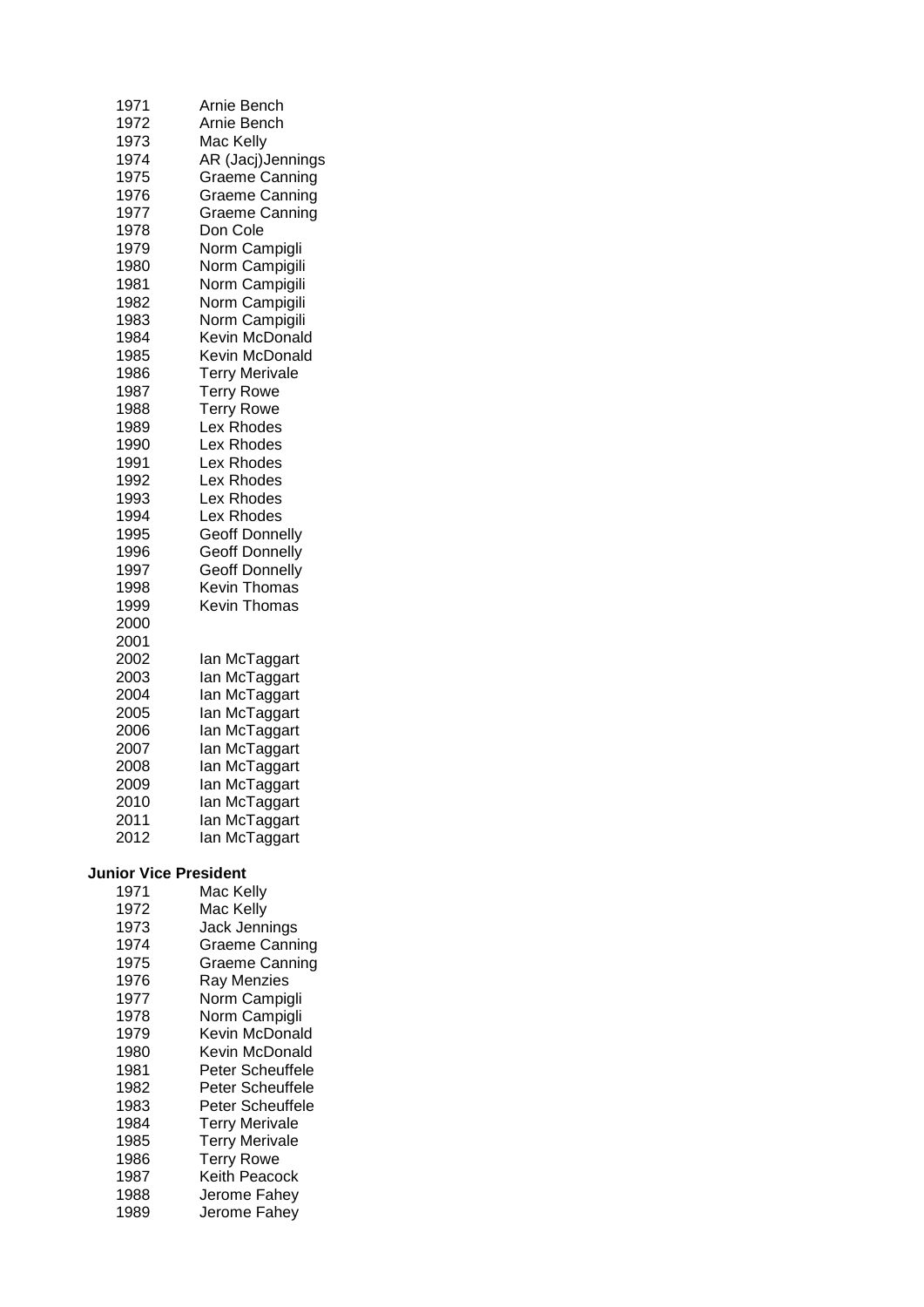| 1990<br>1991<br>1992<br>1993<br>1994<br>1995<br>1996<br>1997<br>1998<br>1999<br>2000<br>2001<br>2002<br>2003<br>2004<br>2005<br>2006<br>2007<br>2008<br>2009<br>2010<br>2011             | Denis Fitzgerald<br>Denis Fitzgerald<br>Denis Fitzgerald<br><b>Geoff Donnelly</b><br>Geoff Donnelly<br>John Edsall and Grant Sizer<br><b>Grant Sizer and Kevin Thomas</b><br>Grant Sizer and Kevin Thomas<br>Gavin Lugg and Steve DiGiacoma<br>Leigh Chambers<br>Leigh Chambers<br>Vacant<br>Vacant<br>Vacant<br>Allan Bliss<br>Allan Bliss<br>Allan Bliss<br><b>Michael Vines</b><br><b>Michael Vines</b> |
|------------------------------------------------------------------------------------------------------------------------------------------------------------------------------------------|------------------------------------------------------------------------------------------------------------------------------------------------------------------------------------------------------------------------------------------------------------------------------------------------------------------------------------------------------------------------------------------------------------|
| 2012                                                                                                                                                                                     | <b>Michael Vines</b>                                                                                                                                                                                                                                                                                                                                                                                       |
| <b>Secretary</b><br>1971<br>1972<br>1973<br>1974<br>1975<br>1976<br>1977<br>1978<br>1979<br>1980<br>1981<br>1982<br>1983<br>1984<br>1985<br>1986<br>1987<br>1988<br>1989<br>1990<br>1991 | Ray Menzies<br>Ray Menzies<br>Ray Menzies<br>Ray Menzies<br>Ray Menzies<br><b>Wally Cox</b><br><b>Wally Cox</b><br><b>Wally Cox</b><br><b>Wally Cox</b><br>R McDonald/ Marg Menzies<br>Marg Menzies<br>Marg Menzies<br><b>Marg Menzies</b><br>Mike Kinrade<br>Mike Kinrade<br>Mike Kinrade<br>Mike Kinrade<br>Mike Kinrade<br>Mike Kinrade<br>Mike Kinrade<br>Mike Kinrade                                 |
| Administrator<br>1992                                                                                                                                                                    | Loretto McGovan                                                                                                                                                                                                                                                                                                                                                                                            |
| 1993<br>1994<br>1995<br>1996<br>1997<br>1998<br>1999<br>2000<br>2001<br>2002<br>2003                                                                                                     | Loretto McGovan<br>Loretto McGovan<br>Loretto McGovan<br>Kevin Lynch<br>Kevin Lynch<br>Kevin Lynch<br>Kevin Lynch<br>Kevin Lynch<br>Kevin Lynch<br>Kevin Lynch<br>Kevin Lynch                                                                                                                                                                                                                              |

## **Assistant Secretary**

| 1976 | Peter Scheuffele |
|------|------------------|
| 1977 | Peter Scheuffele |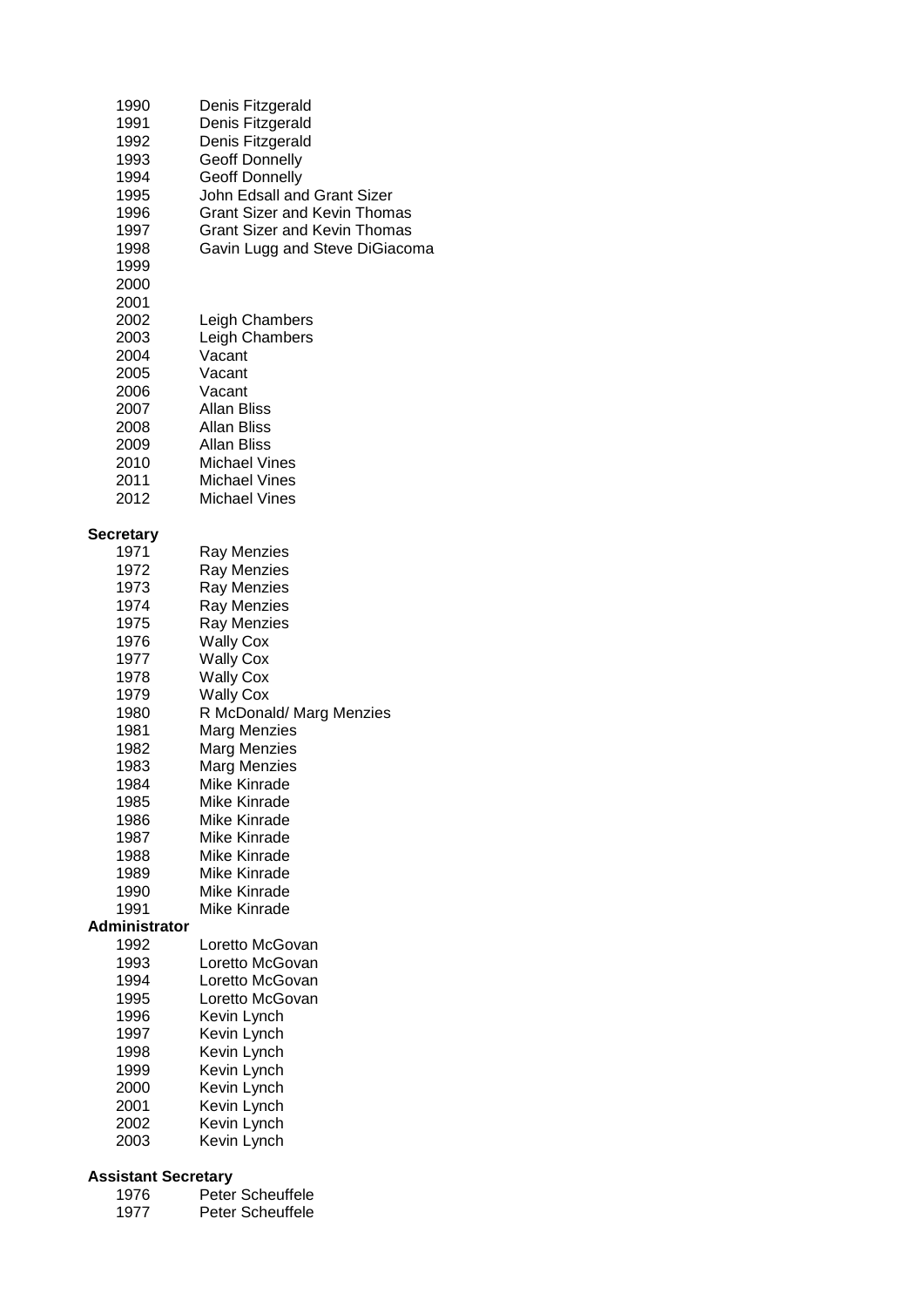| 1978<br>1979<br>1980<br>1981<br>1982<br>1983<br>1984<br>1985<br>1986<br>1987<br>1988<br>1989                                                                                                             | Peter Scheuffele/eric Nicholls<br>Ron Evans<br>Marg Menzies/Ray Menzies<br>Ray Menzies<br>Ray Menzies<br><b>Mike Kinrade</b><br><b>Terry Merivale</b><br>Ross Death<br>Margaret Webb<br><b>Matthew Young</b><br><b>Matthew Young</b><br><b>Matthew Young</b>                                                                                                                                                                                                  |
|----------------------------------------------------------------------------------------------------------------------------------------------------------------------------------------------------------|---------------------------------------------------------------------------------------------------------------------------------------------------------------------------------------------------------------------------------------------------------------------------------------------------------------------------------------------------------------------------------------------------------------------------------------------------------------|
| <b>Treasurer</b><br>1971<br>1972<br>1973<br>1974<br>1975<br>1976<br>1977<br>1978<br>1979<br>1980<br>1981<br>1982<br>1983<br>1984<br>1985<br>1986<br>1987<br>1988<br>1989<br>1990<br>1991<br>1992         | Max G Fuller<br>Doug Thompson<br>Doug Thompson<br>Doug Thompson<br><b>Lindsay Phillips</b><br><b>Lindsay Phillips</b><br><b>Lindsay Phillips</b><br><b>Lindsay Phillips</b><br><b>Lindsay Phillips</b><br><b>Lindsay Phillips</b><br><b>Lindsay Phillips</b><br>John East<br>John East<br>John East<br>John East<br>Loretto McGovan<br>Loretto McGovan<br>Loretto McGovan<br>Loretto McGovan<br>Loretto McGovan<br>Loretto McGovan<br>See Adminstrator        |
| <b>Publicity</b><br>1971<br>1972<br>1973<br>1974<br>1975<br>1976<br>1977<br>1978<br>1979<br>1980<br>1981<br>1982<br>1983<br>1984<br>1985<br>1986<br>1987<br>1988<br>1989<br>1990<br>1991<br>1992<br>1993 | <u>Max Kelly</u><br>Don Cole<br>Don Cole<br>Don Cole<br>Don Cole<br>Don Cole<br>Peter Scheuffele<br>Peter Scheuffele<br>Peter Scheuffele<br><u>J VanKlaveran/D Faquharson</u><br>lan Coles<br>lan Coles/J Fahey<br>Keith Peacock/J Fahey<br><b>Keith Peacock/J Fahey</b><br>Jerome Fahey/T Phillips<br><b>Grantly Barnard</b><br>W (Bill) Sauer<br>W (Bill) Sauer<br>W (Bill) Sauer/D Fitzgerald<br>W (Bill) Sauer/D Fitzgerald<br>John Edsall<br>John Edsall |

1994 John Edsall 1995 John Edsall